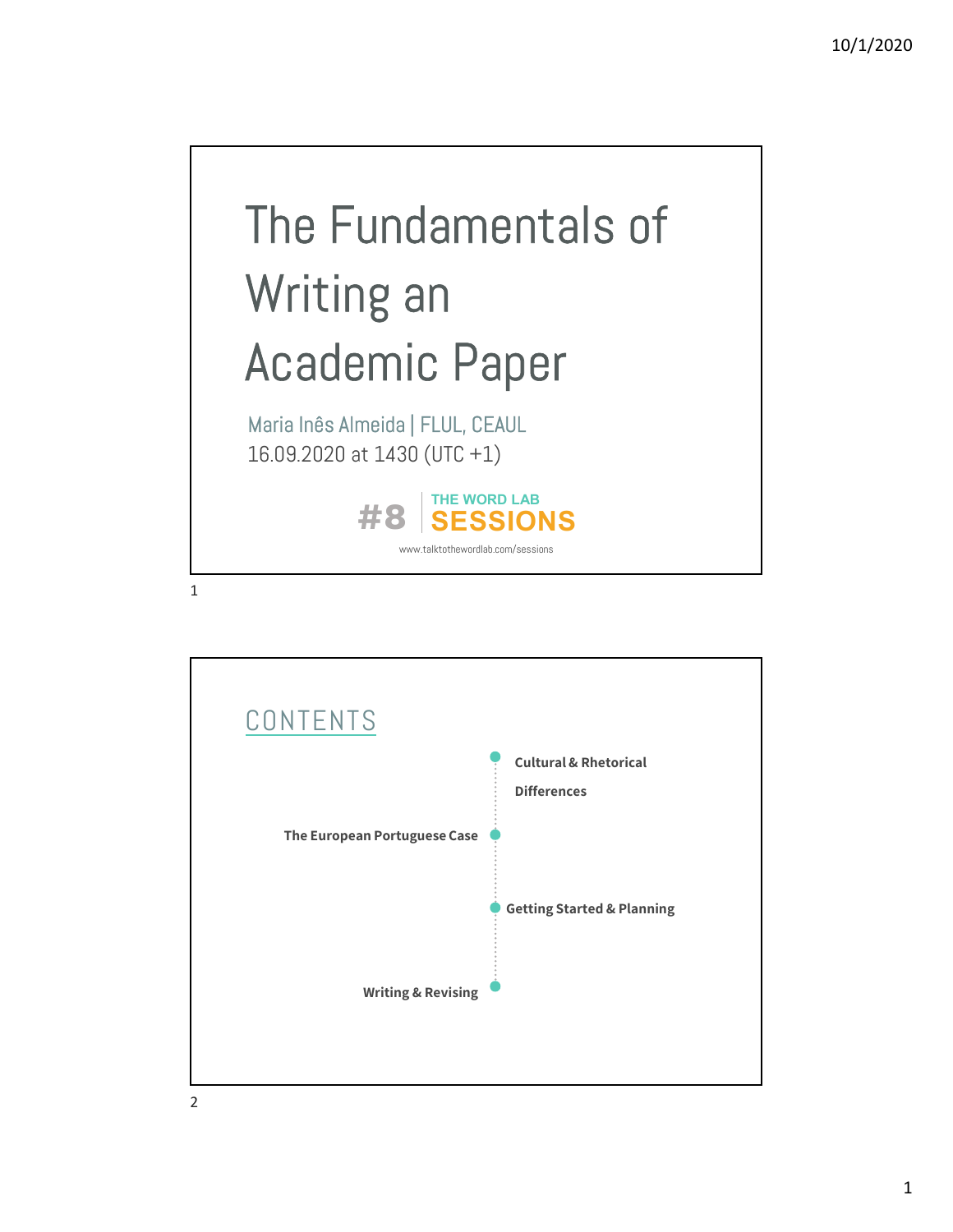

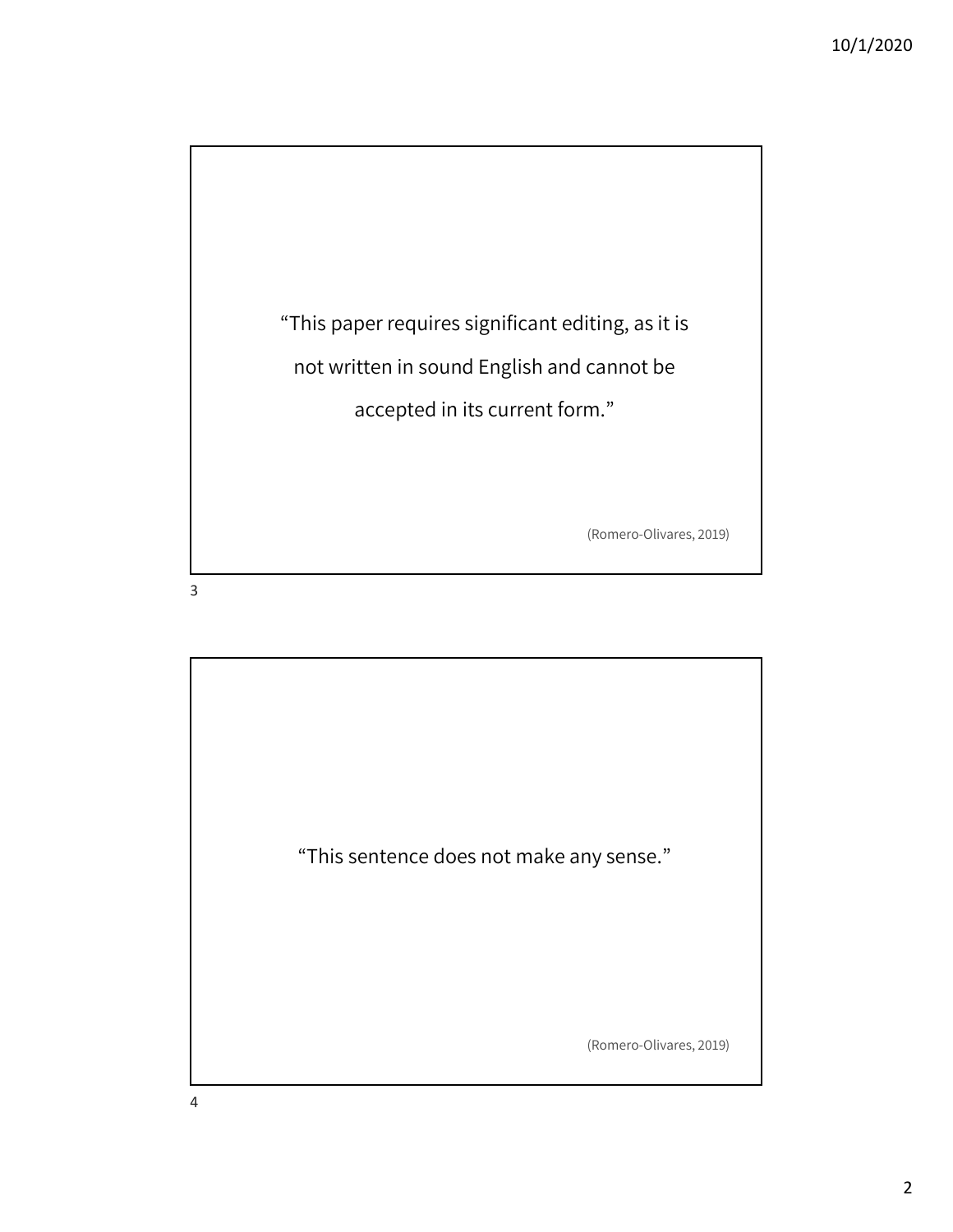

 $5<sub>5</sub>$ 

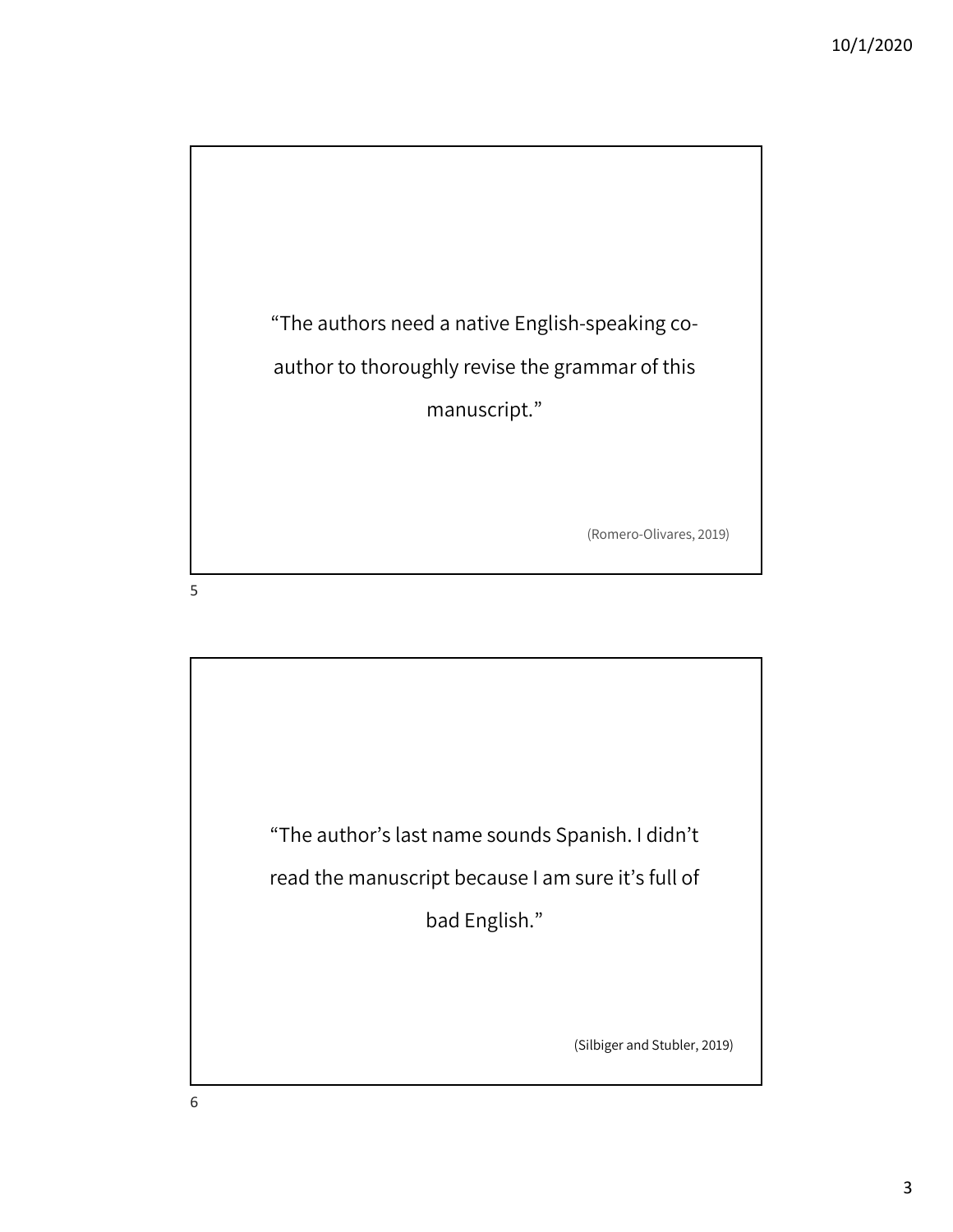

## DIFFERENCES

CULTURAL & RHETORICAL<br>DIFFERENCES<br>"Logic (in the popular, rather than the logician's sense of the<br>word) which is the basis of rhetoric, is evolved out of a culture; CULTURAL & RHETORICAL<br>DIFFERENCES<br>"Logic (in the popular, rather than the logician's sense of the<br>word) which is the basis of rhetoric, is evolved out of a culture;<br>it is not universal. Rhetoric, then, is not universal eit CULTURAL & RHETORICAL<br>
DIFFERENCES<br>
"Logic (in the popular, rather than the logician's sense of the<br>
word) which is the basis of rhetoric, is evolved out of a culture;<br>
it is not universal. Rhetoric, then, is not universal UNTERENCES<br>
"Logic (in the popular, rather than the logician's sense of the<br>
word) which is the basis of rhetoric, is evolved out of a culture;<br>
it is not universal. Rhetoric, then, is not universal either, but<br>
varies, fr "Logic (in the popular, rather than the logician's sense of the<br>word) which is the basis of rhetoric, is evolved out of a culture;<br>it is not universal. Rhetoric, then, is not universal either, but<br>varies, from culture to c "Logic (in the popular, rather than the logician's sense<br>word) which is the basis of rhetoric, is evolved out of a c<br>it is not universal. Rhetoric, then, is not universal eith<br>varies, from culture to culture and even from

(Kaplan, 1966)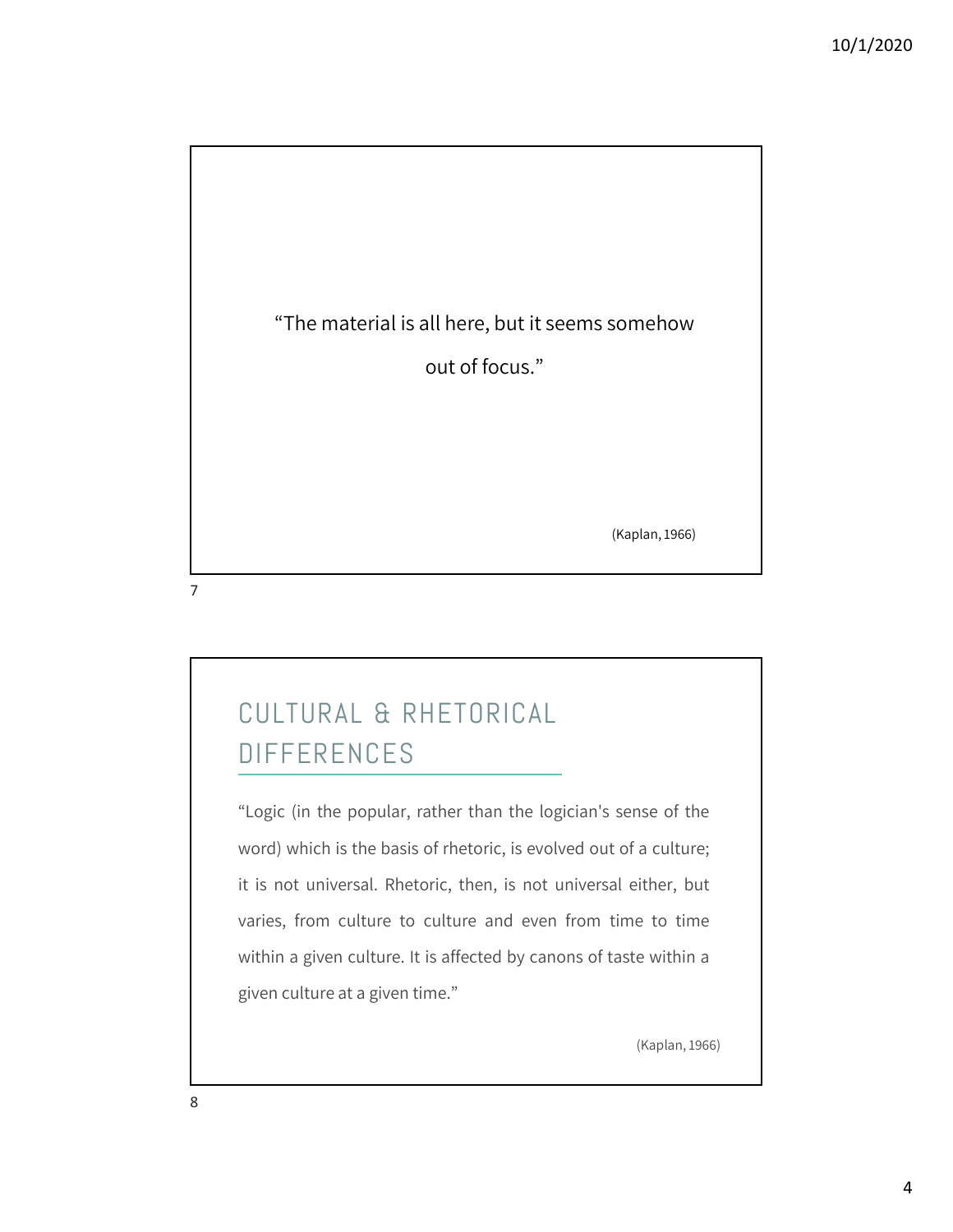## THE EUROPEAN PORTUGUESE CASE

THE EUROPEAN PORTUGUESE CASE<br>"More akin to literary than scientific prose, its typical features<br>include a taste for 'copiousness', manifested by a general THE EUROPEAN PORTUGUESE CASE<br>
"More akin to literary than scientific prose, its typical features<br>
include a taste for 'copiousness', manifested by a general<br>
wordiness and much redundancy; a preference for a high-THE EUROPEAN PORTUGUESE CASE<br>
"More akin to literary than scientific prose, its typical features<br>
include **a taste for 'copiousness'**, manifested by a general<br> **wordiness** and much redundancy; a preference for a high-<br> **fl** THE EUROPEAN PORTUGUESE CASE<br>
"More akin to literary than scientific prose, its typical features<br>
include **a taste for 'copiousness'**, manifested by a general<br> **wordiness** and much redundancy; a preference for a high-<br> **fl** "More akin to literary than scientific prose, its typical features<br>include **a taste for 'copiousness'**, manifested by a general<br>wordiness and much redundancy; a preference for a high-<br>flown erudite register (including comp "More akin to literary than scientific prose, its typical features<br>include **a taste for 'copiousness'**, manifested by a general<br>**wordiness** and much **redundancy**; a preference for a **high-**<br>**flown erudite register** (includ include **a taste for 'copiousness'**, manifested by a general<br> **wordiness** and much **redundancy**; a preference for a **high-**<br> **flown erudite register** (including complex syntax, lexical<br>
abstraction, etc); a propensity for wordiness and much redundancy; a<br>flown erudite register (including constants abstraction, etc); a propensity for indit<br>the main idea is often embedded, deformanks; and the extensive use of figuration<br>forms of subjectivity.

(Bennett, 2011; my emphasis)

THE EUROPEAN PORTUGUESE CASE

9

THE EUROPEAN PORTUGUESE CASE<br>"Esta catástrofe marca um momento alto do inevitável cruzamento entre um<br>fenómeno natural e um fenómeno cultural: as suas imediatas e tão amplas<br>repercussões quer no país quer em toda a Europa THE EUROPEAN PORTUGUESE CASE<br>"Esta catástrofe marca um momento alto do inevitável cruzamento entre um<br>fenómeno natural e um fenómeno cultural: as suas imediatas e tão amplas<br>repercussões quer no país quer em toda a Europa THE EUROPEAN PORTUGUESE CASE<br>"Esta catástrofe marca um momento alto do inevitável cruzamento entre um<br>fenómeno natural e um fenómeno cultural: as suas imediatas e tão amplas<br>repercussões quer no país quer em toda a Europa THE EUROPEAN PORTUGUESE CASE<br>"Esta catástrofe marca um momento alto do inevitável cruzamento entre um<br>fenómeno natural e um fenómeno cultural: as suas imediatas e tão amplas<br>repercussões quer no país quer em toda a Europa IFTE EURUPEAIN PURTUUQUESE CASE<br>
"Esta catástrofe marca um momento alto do inevitável cruzamento entre um<br>
fenómeno natural e um fenómeno cultural: as suas imediatas e tão amplas<br>
repercussões quer no país quer em toda a E "Esta catástrofe marca um momento alto do inevitável cruzamento entre um<br>fenómeno natural e um fenómeno cultural: as suas imediatas e tão amplas<br>repercussões quer no país quer em toda a Europa e mundo ocidental; as<br>implica "Esta catástrofe marca um momento alto do inevitável cruzamento entre um<br>fenómeno natural e um fenómeno cultural: as suas imediatas e tão amplas<br>repercussões quer no país quer em toda a Europa e mundo ocidental; as<br>implica Example – são elementos e um momento entre de la meridada de tão amplas<br>repercussões quer no país quer em toda a Europa e mundo ocidental; as<br>implicações discursivas e reflexivas que potencia (morais, metafísicas, literári repercussões quer no país quer em toda a Europa e mundo ocidental; as<br>implicações discursivas e reflexivas que potencia (morais, metafísicas, literárias,<br>religiosas, científicas, socio-políticas [sic], geográficas); a ampl

(From the CFP for O Grande Terramoto de Lisboa: Ficar Diferente, Centre for Comparative Studies, U. Lisboa in Bennett, 2011)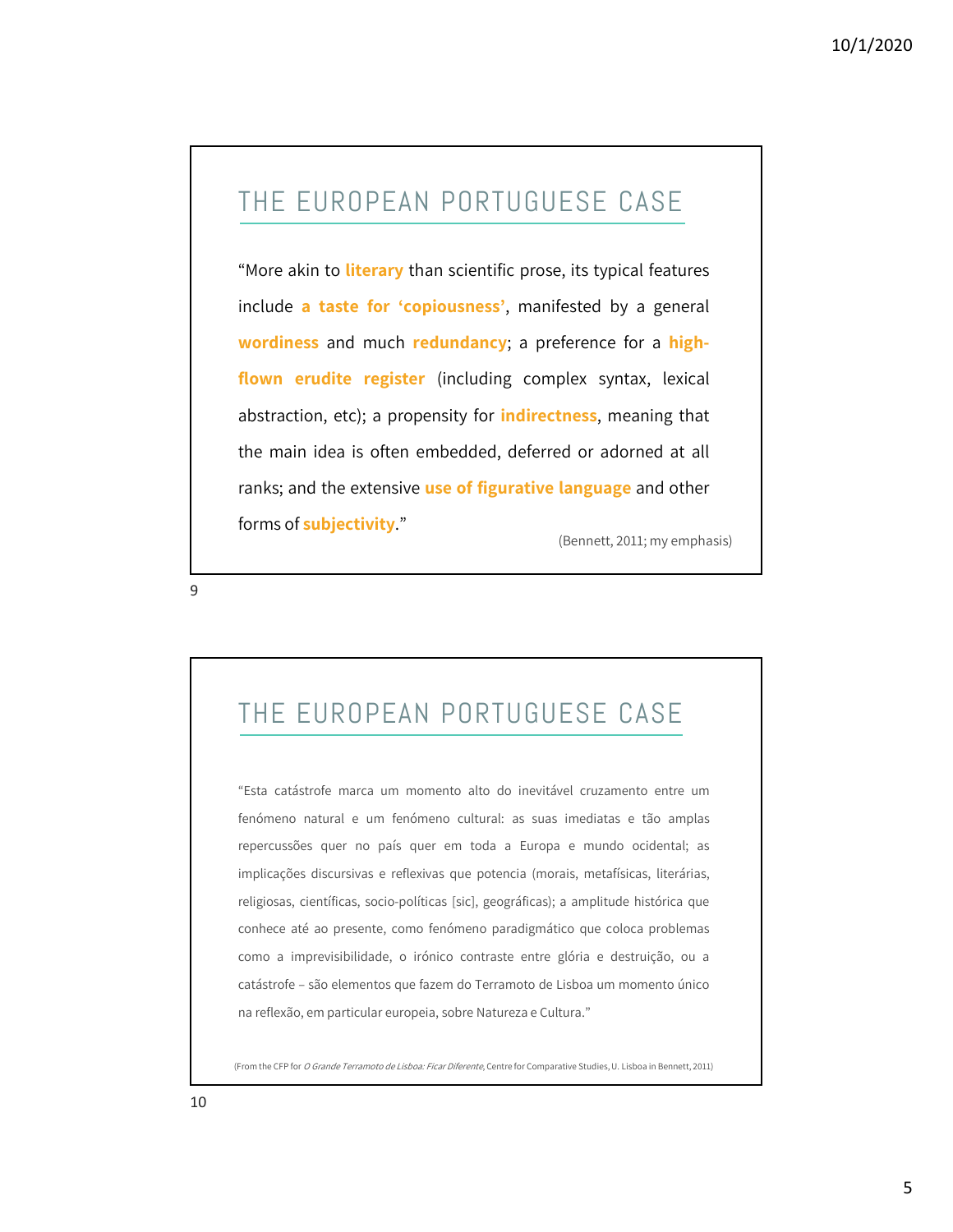

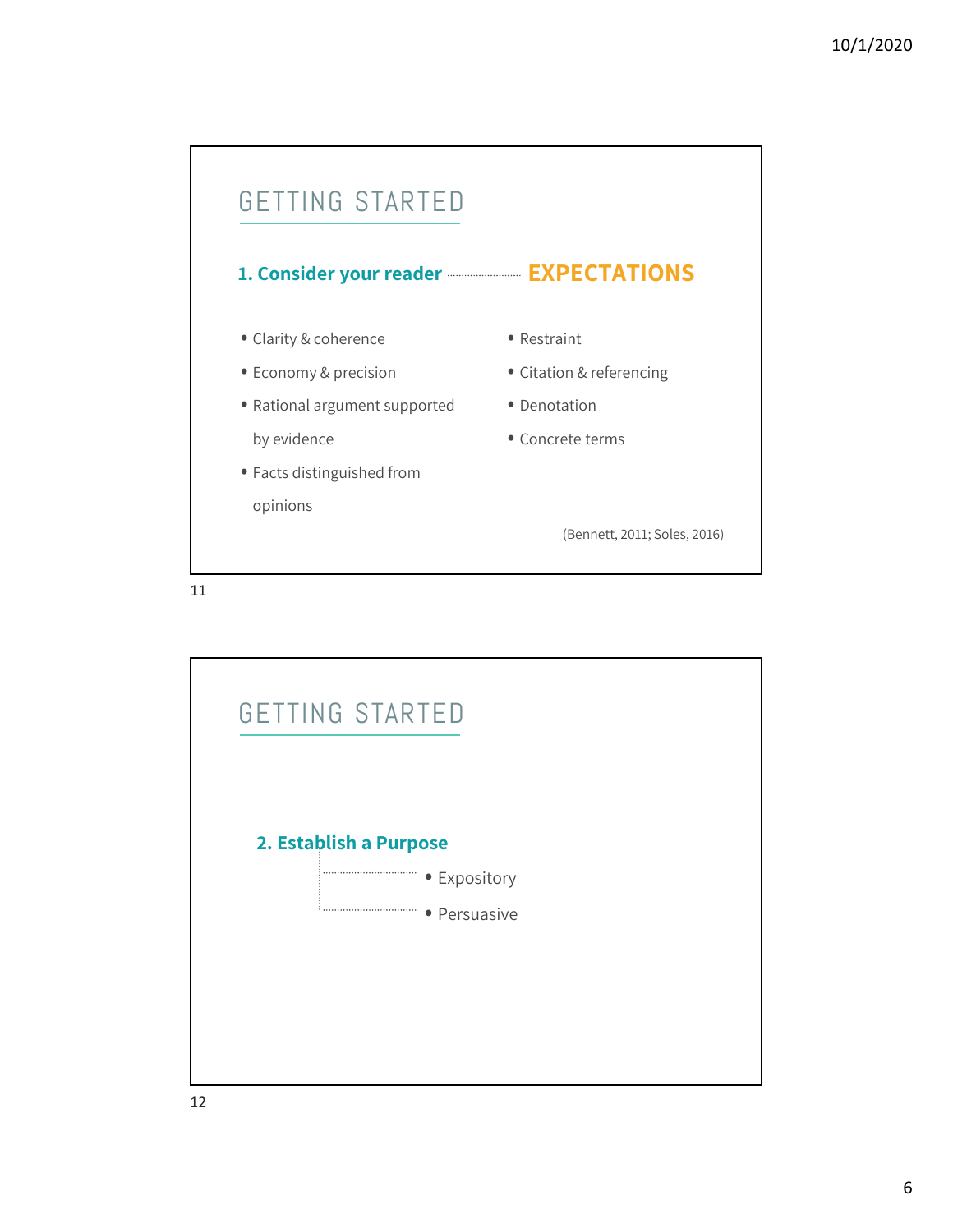

| <b>Arts</b>                                                                                     | <b>Sciences</b>            |
|-------------------------------------------------------------------------------------------------|----------------------------|
| I. Introduction                                                                                 | I. Introduction            |
| A. General Introduction                                                                         | A. General Introduction    |
| <b>B.</b> Thesis Statement                                                                      | B. Hypothesis              |
| C. Summary of Sections*                                                                         | C. Summary of Sections*    |
| II. State of the Art                                                                            | II. Theoretical Background |
| III. Development<br>Expository<br>$\bullet$<br>Compare/Contrast<br>۰<br>Persuasive<br>$\bullet$ | III. Methodology           |
|                                                                                                 | IV. Results                |
|                                                                                                 | V. Discussion              |
| IV. Conclusion                                                                                  | VI. Conclusion             |
| A. Summary of Ideas*                                                                            | A. Summary of Ideas*       |
| <b>B.</b> Address Thesis                                                                        | B. Address Hypothesis      |
| C. Future Work                                                                                  | C. Future Work             |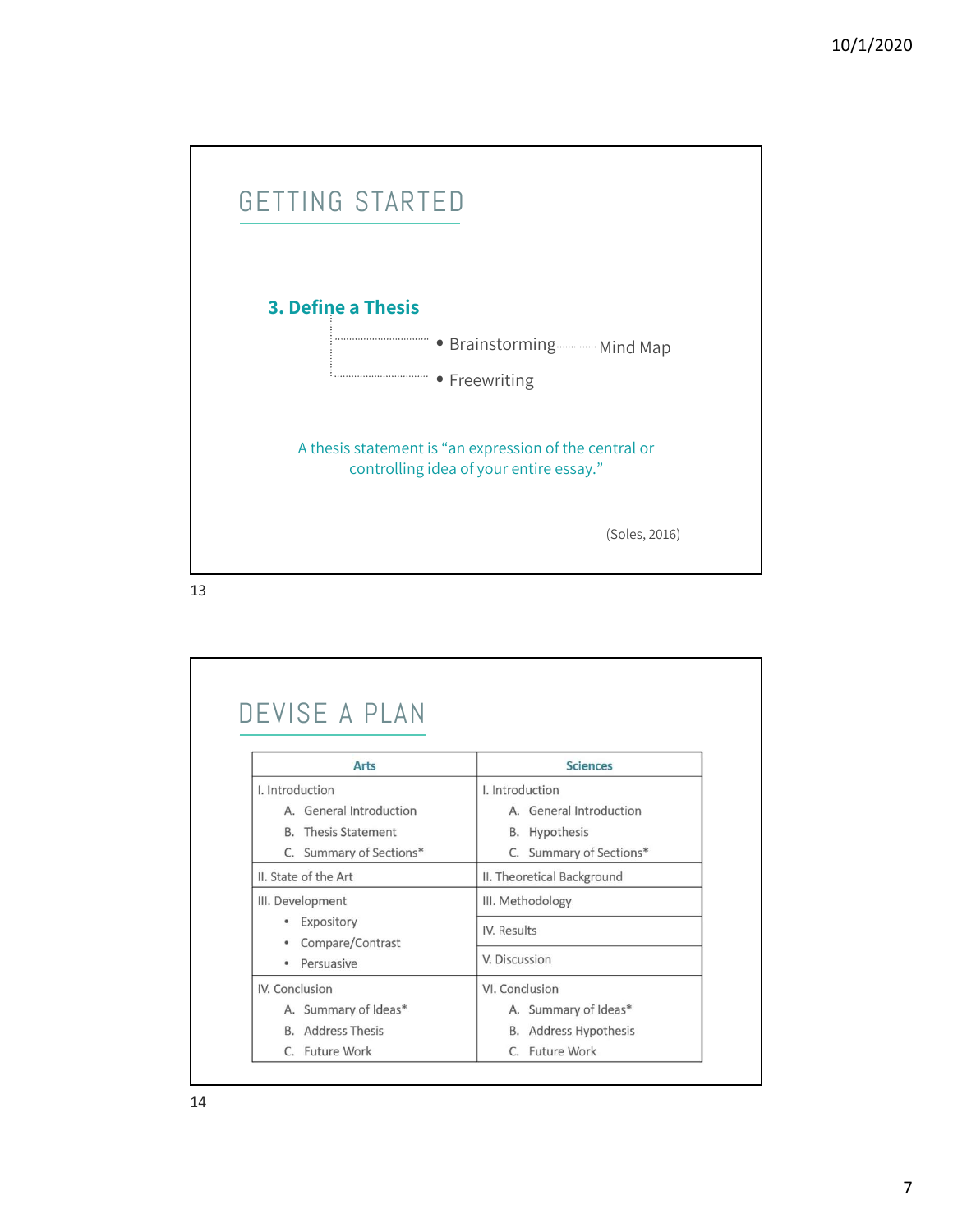## WRITING

- 
- WRITING<br>• 1 paragraph = 1 main idea<br>• 1 complete sentence = 1 main point
- WRITING<br>• 1 paragraph = 1 main idea<br>• 1 complete sentence = 1 main point<br>• Relatively short sentences (40-50 words) • Relatively short sentences (40-50 words)
- Hierarchical organization throughout
- 
- 1 paragraph = 1 main idea<br>• 1 complete sentence = 1 main point<br>• Relatively short sentences (40-50 words)<br>• Hierarchical organization throughout<br>• Coherence & cohesion<br>• Digression & repetition should be avoided • 1 paragraph = 1 main idea<br>• 1 complete sentence = 1 main point<br>• Relatively short sentences (40-50 words)<br>• Hierarchical organization throughout<br>• Coherence & cohesion<br>• Digression & repetition should be avoided

(Bennett, 2011; Seipmann, 2006)

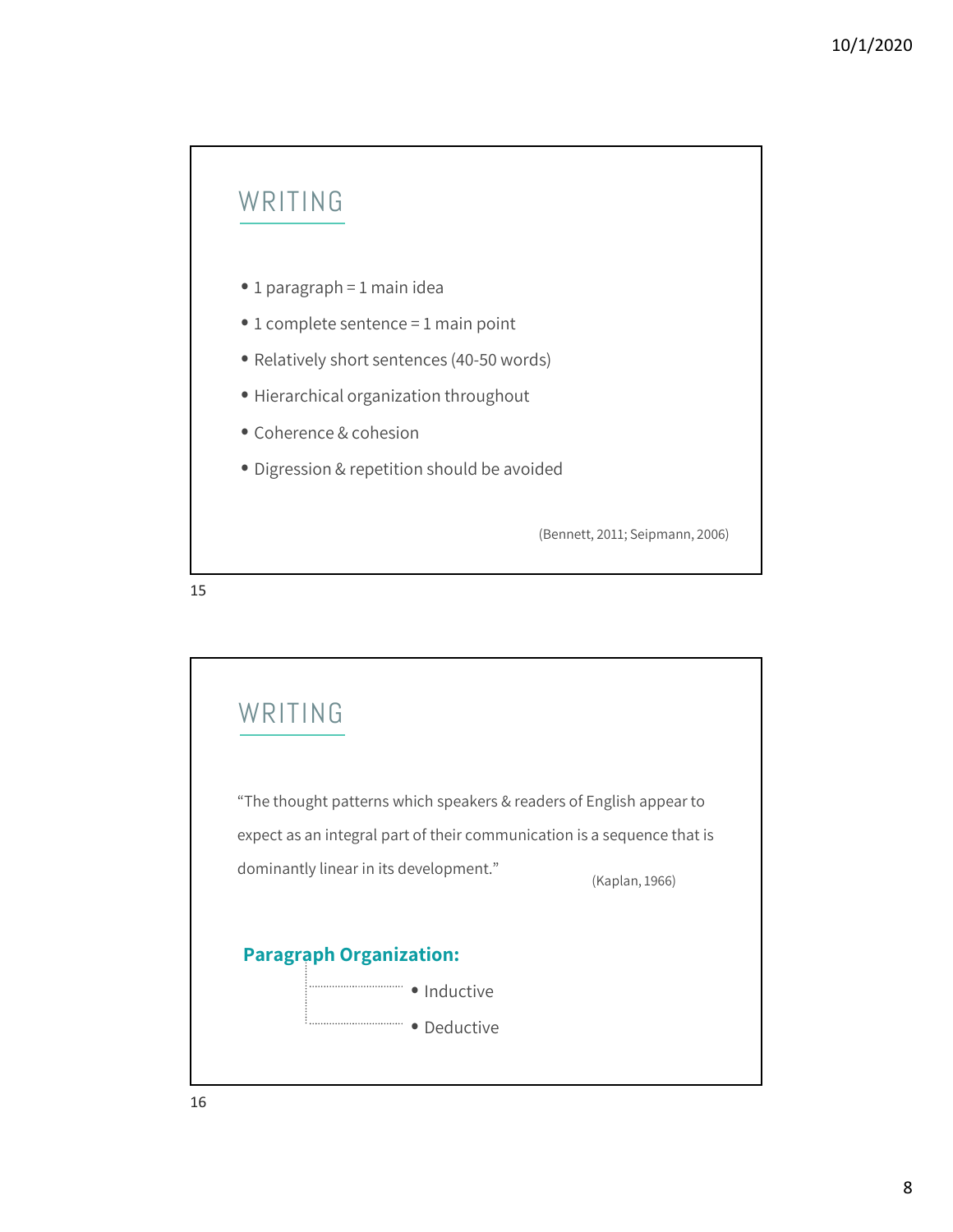

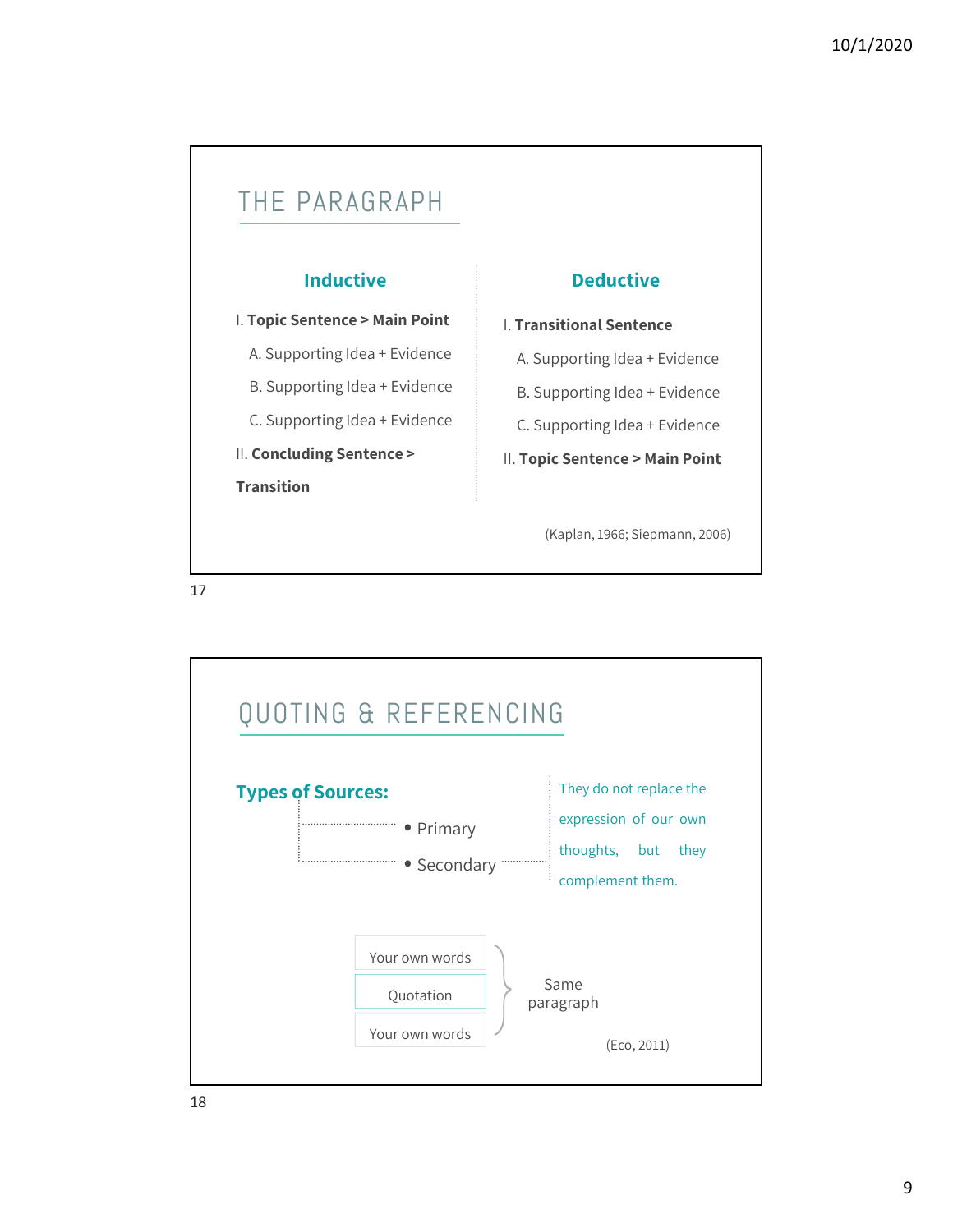